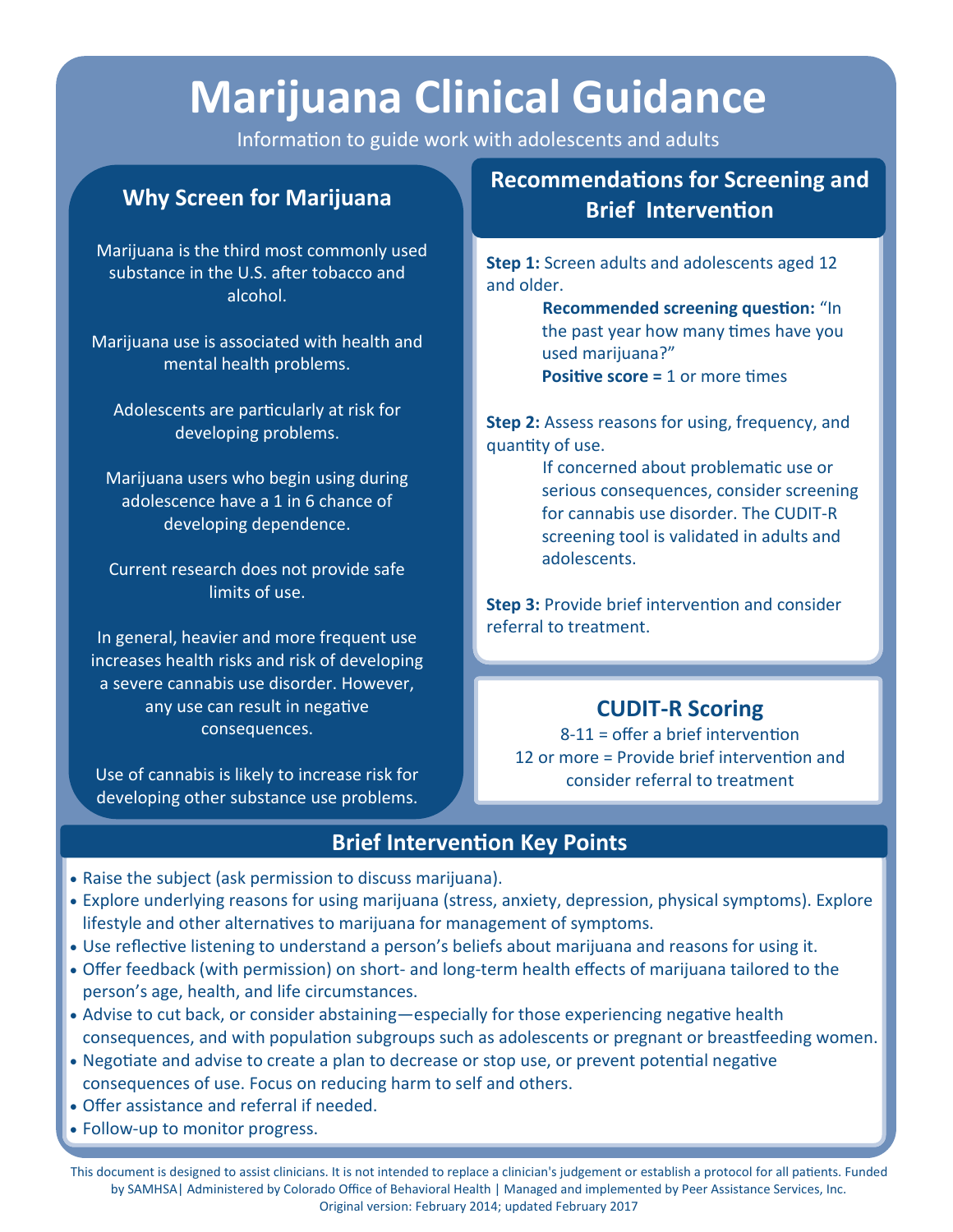## **General Effects of Marijuana**

- Temporarily increases heart rate and blood pressure.
- May cause excessive sedation when combined with perioperative medications. Avoid marijuana if scheduled for surgery in the next two weeks.
- Diminished motor coordination.
- Distorted perception (sights, sounds, time, touch).
- Chronic use of smoked marijuana increases the risk of:
	- Chronic bronchitis
	- Data on lung, head, and neck cancers associated with marijuana is unclear
- Chronic use of marijuana increases the risk of:
	- Impaired cognitive function, memory, and decision-making
	- Depression, anxiety, and panic attacks
	- Suicidal ideation and suicide attempts
	- Psychosis
	- Infertility
	- Cannabinoid Hyperemesis Syndrome

# **Safety Concerns**

- Impaired driving: marijuana is associated with a 2–3 fold increase in motor vehicle crashes (lower risk than alcohol).
- Second-hand smoke exposure.
- Accidental ingestion by young children and pets.

# **Possible Medication Interactions**

#### **Information from the Mayo Clinic**

- Marijuana may increase risk of bleeding when used with aspirin, anticoagulants, antiplatelet drugs, nonsteroidal anti-inflammatory drugs, and ginkgo biloba.
- Marijuana may affect blood sugar; medications for diabetes may need to be adjusted, e.g., metformin or insulin. Use caution if taking herbs and supplements that affect blood sugar.
- Marijuana may lower blood pressure. Use caution with medications, herbs or supplements that lower blood pressure.
- Marijuana may increase drowsiness when used with benzodiazepines, barbiturates, narcotics, some antidepressants, and alcohol .
- Marijuana affects the liver's cytochrome P450 enzyme system (CYP450) and could result in increased blood levels of medications metabolized by CYP450 leading to adverse reactions. Read package inserts or consult with a pharmacist.

**Information on additional interactions:** http://www.mayoclinic.org/drugs-supplements/marijuana/ interactions/hrb-20059701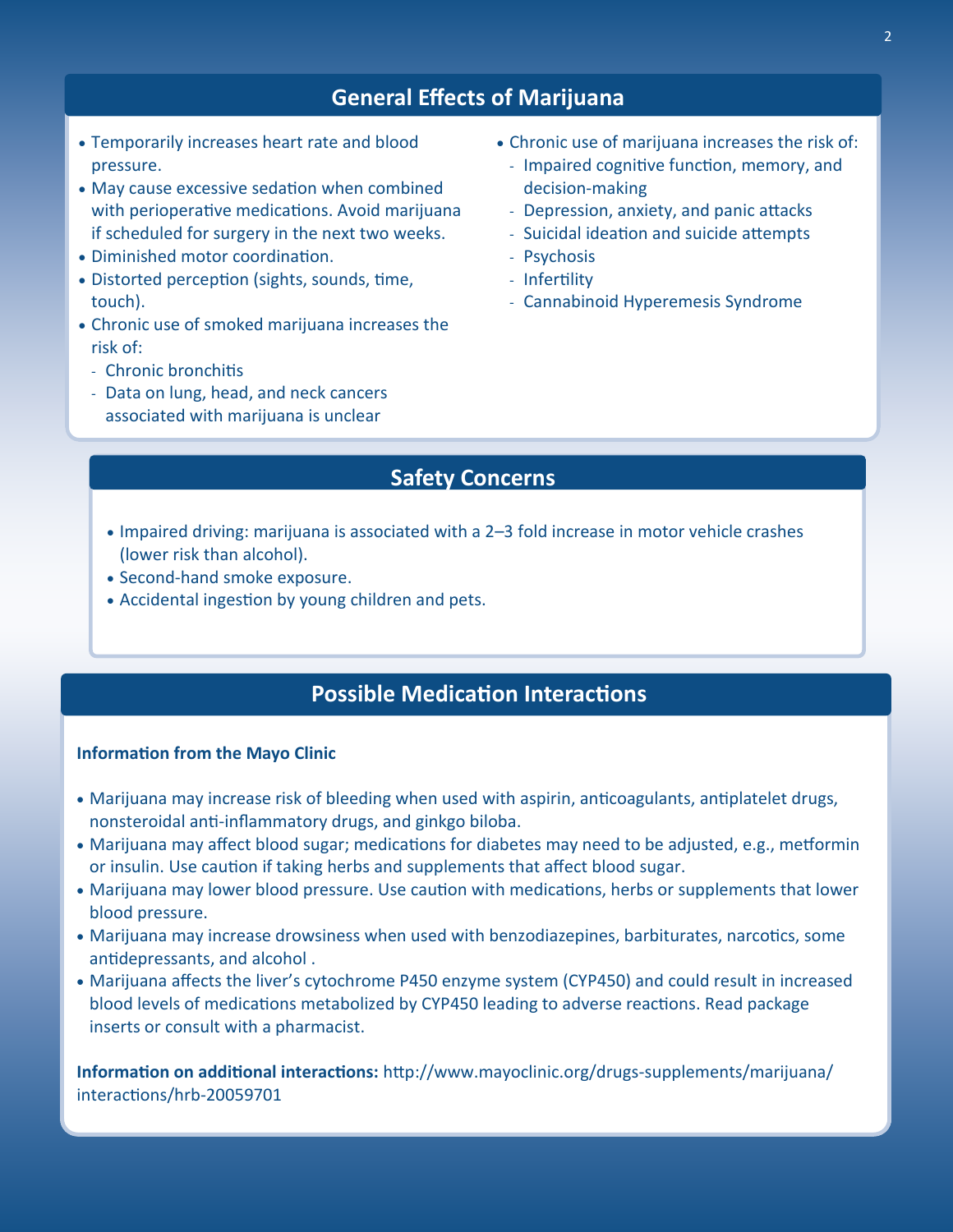| <b>Key Points for Population Subgroups</b>           |                                                     |
|------------------------------------------------------|-----------------------------------------------------|
| <b>Older Adults</b>                                  | <b>Adolescents</b>                                  |
| • Cannabis and cannabinoids may result in clinically | • Screen routinely starting by age 12 at every well |
| significant pain reduction-however:                  | child visit and whenever concerned.                 |
| - Smoking associated with chronic cough/phlegm       | • Use associated with learning, memory and          |
| - Heavier use may result in panic or anxiety         | behavior problems, lower academic performance       |
| attacks and increase suicidal thoughts               | and lower motivation to meet goals.                 |
| - May result in medication interactions              | • Use associated with long-term neurocognitive      |
| - Temporarily increases heart rate and BP            | deficits and reduced IQ.                            |

## **Pregnancy and Breastfeeding**

- Use by pregnant women is increasing. Screen at each trimester during pregnancy.
- Women who use marijuana before pregnancy often continue while pregnant. Women may use due to perceived anti-emetic effects.
- THC crosses the placenta and exposes the fetus.
- Marijuana use *may* increase the risk of miscarriage, low-birth weight, and NICU placement.
- Prenatal exposure is associated with long-term motor, mental health, and neurobehavioral problems including problems with learning and attention.
- THC is present in breast milk often at higher concentration than mother's blood level.

Clinical guidelines for addressing marijuana in adolescents, and in pregnant and breastfeeding women: Colorado.gov/cdphe/marijuana-clinical-guidelines

## **Suggestions For Addressing Common Assumptions About Marijuana**

#### **Marijuana is natural**

Marijuana may contain harmful contaminants. Many natural substances harm human health.

### **It's legal. How could it be a problem?**

Other legal substances such as tobacco, alcohol, and prescription drugs cause significant harm. Marijuana can lead to serious, long-term negative health effects. Heavier and more frequent use generally increases risk. Marijuana is still illegal at the federal level.

### **Marijuana helps with stress and anxiety**

It is important to identify underlying causes of stress and anxiety. Explore alternatives to marijuana. Quitting marijuana may improve mental clarity and motivation to pursue other lifestyle interventions.

## **Marijuana is an effective treatment for serious medical conditions such as: cancer, epilepsy, depression**

Serious medical conditions should be managed by a qualified health professional. Self-treatment or augmenting conventional treatments with marijuana could cause harm.

## **Marijuana is not addictive**

Marijuana can be addictive. Overall, ~9% of users will become addicted; of those who start young, ~17%; and 25-50% of daily users.

## **Marijuana is safer than tobacco or alcohol** Similar to alcohol or tobacco, chronic use of marijuana may harm health and other areas of a person's life. Marijuana may especially be harmful in adolescents, and pregnant and breastfeeding women.

## **Marijuana is safer than smoking tobacco during pregnancy**

Tobacco and marijuana can harm the developing fetus in different ways. The effects of marijuana on fetal development may be long-term and include problems with learning and behavior.

## **No one has ever died from a marijuana overdose**

In Colorado, emergency room visits are increasing related to marijuana induced delirium, cyclic vomiting, and overdoses. Potency has increased over the years. Edibles may deliver very high doses.